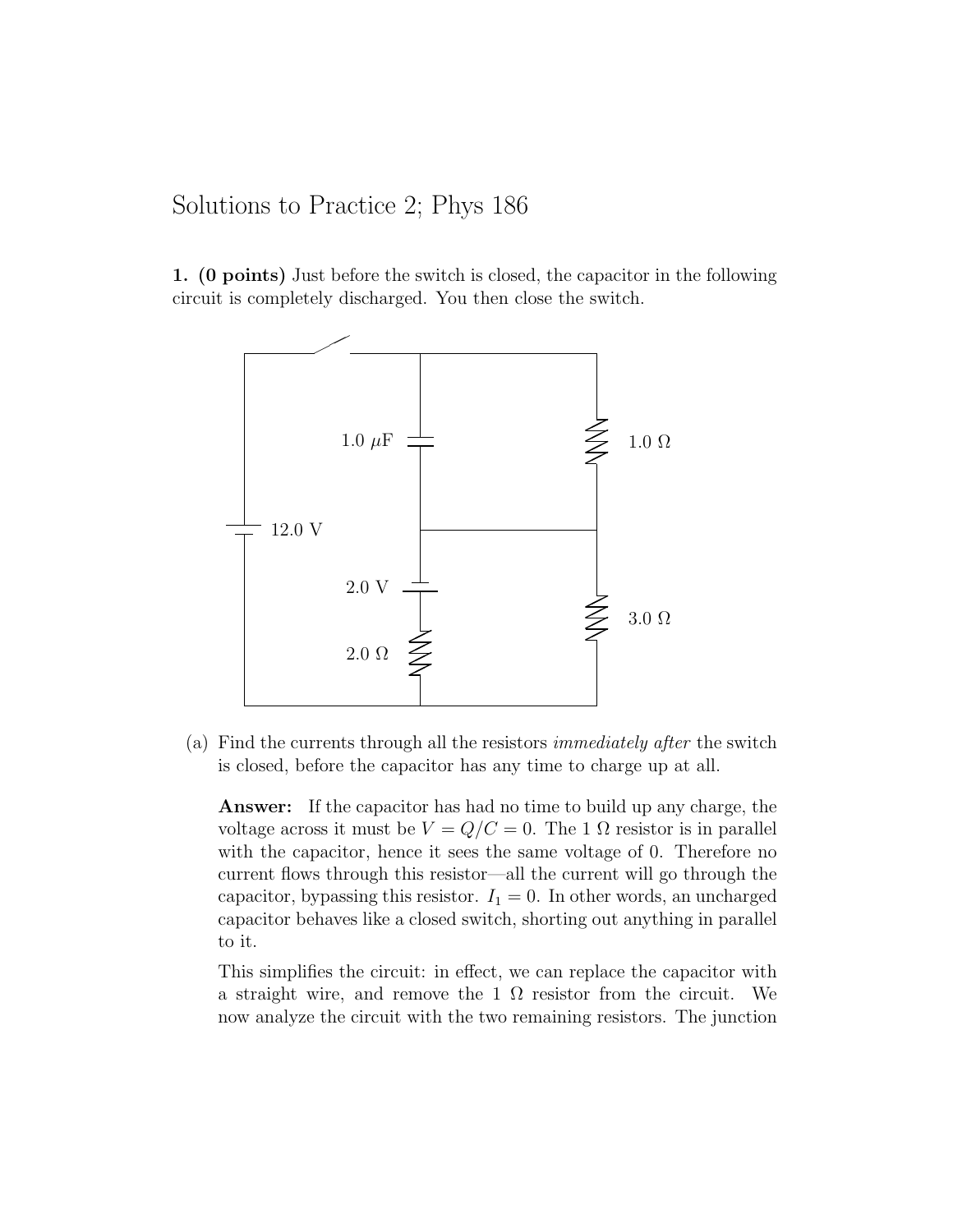equation is

$$
I_0 = I_2 + I_3
$$

where  $I_0$  is the current put out by the 12 V battery. The two loop equations are

$$
12 V + 2 V = (2 \Omega)I_2
$$

$$
(2 \Omega)I_2 = 2 V + (3 \Omega)I_3
$$

The first loop equation directly gives  $I_2 = (12 + 2)/2 = 7$  A. Putting that into the second loop equation produces  $I_3 = (2 \cdot 7 - 2)/3 = 4$  A.

(b) Find the currents through all the resistors a very long time after the switch is closed, after the capacitor has completely charged up.

Answer: After a long time, the capacitor will have fully charged, and the current through it will be zero. All the current will go through the parallel 1  $\Omega$  resistor. In other words, in this case we remove the capacitor, replacing it with an open switch. The circuit equations are very similar, with  $I_0 = I_1$  now going through the 1  $\Omega$  resistor as well.

$$
I_1 = I_2 + I_3
$$
  
12 V + 2 V = (2 Ω) $I_2$  + (1 Ω) $I_1$   
(2 Ω) $I_2$  = 2 V + (3 Ω) $I_3$ 

Solving, we end up with  $I_2 = 4$  A,  $I_3 = 2$  A, and  $I_1 = 6$  A.

(c) Sketch qualitative I vs t graphs for each of the currents. The switch closes at  $t = 0$ .

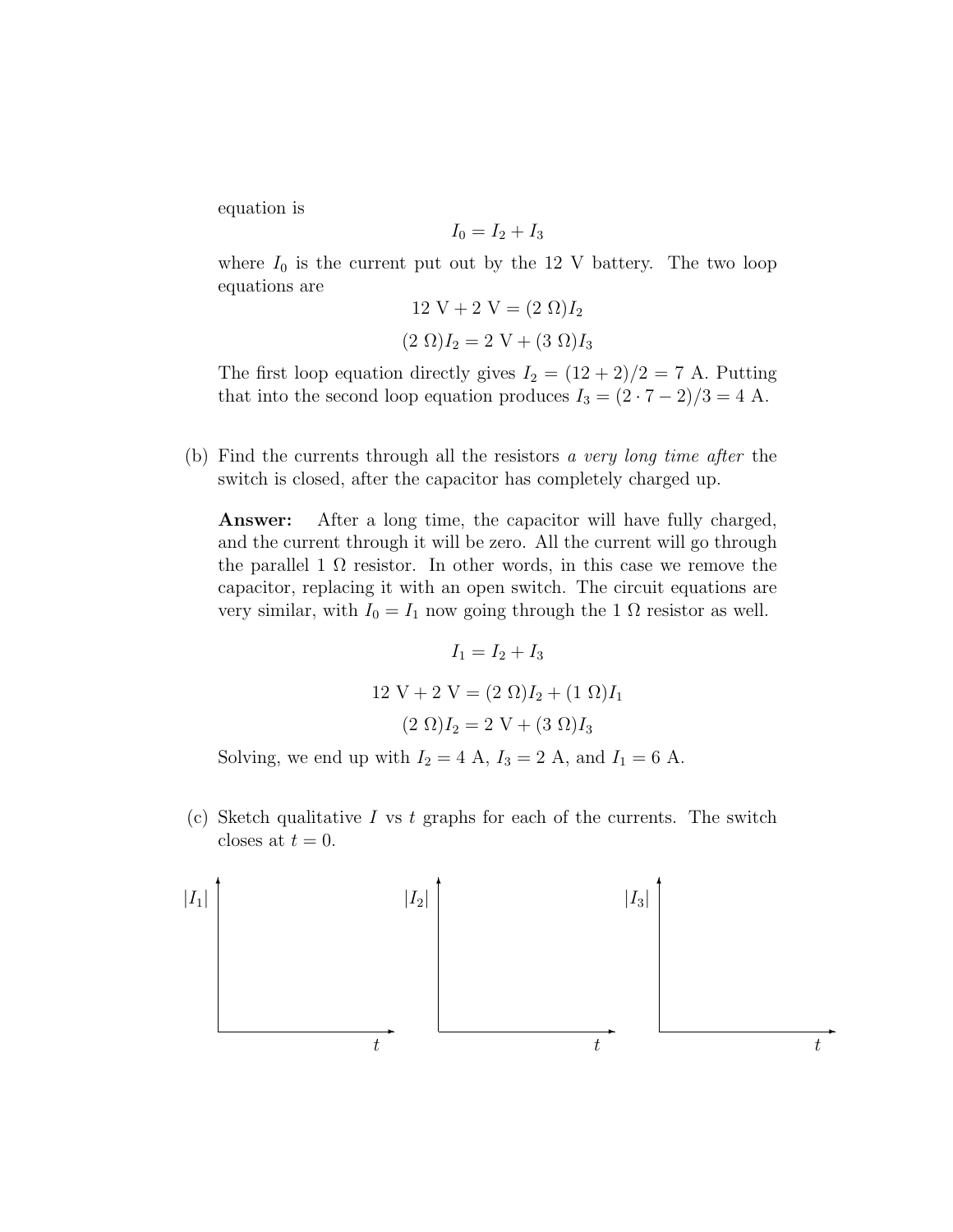**Answer:**  $I_1$  will rise from 0 and level off asymptotically at 6 A.  $I_2$  and I<sub>3</sub> will have exponential decay curves between their  $t = 0$  and  $t \to \infty$ values.

2. (0 points) Let's say you did an experiment determining the charge to mass ratio of an electron,  $e/m_e$ , using only a magnetic field. You accelerate your beam of electrons, starting from rest, through an accelerating voltage  $V_a$ , and shoot them into a region with a uniform magnetic field perpendicular to their velocity. You then measure  $r$ , the radius of the arc into which the beam is bent.

(a) In the picture below, indicate the direction of the magnetic field. To the right of the picture, briefly explain your choice. The electrons come from the left; the picture shows one electron just entering the region with the magnetic field. The arc is the trajectory the electron will follow.



## Answer:

The magnetic force must be directed upwards, toward the center of the circle. Using the right hand rule, this would mean a magnetic field into the page. But an electron has a negative charge, so we need to reverse the direction for a magnetic field coming out of the page.

(b) Find an equation for  $e/m_e$  in terms of what you can measure or set in the lab:  $V_a$ , r (the radius of the arc), and B (the magnitude of the magnetic field). *Hint*: You may want to remind yourself about uniform circular motion from the first semester.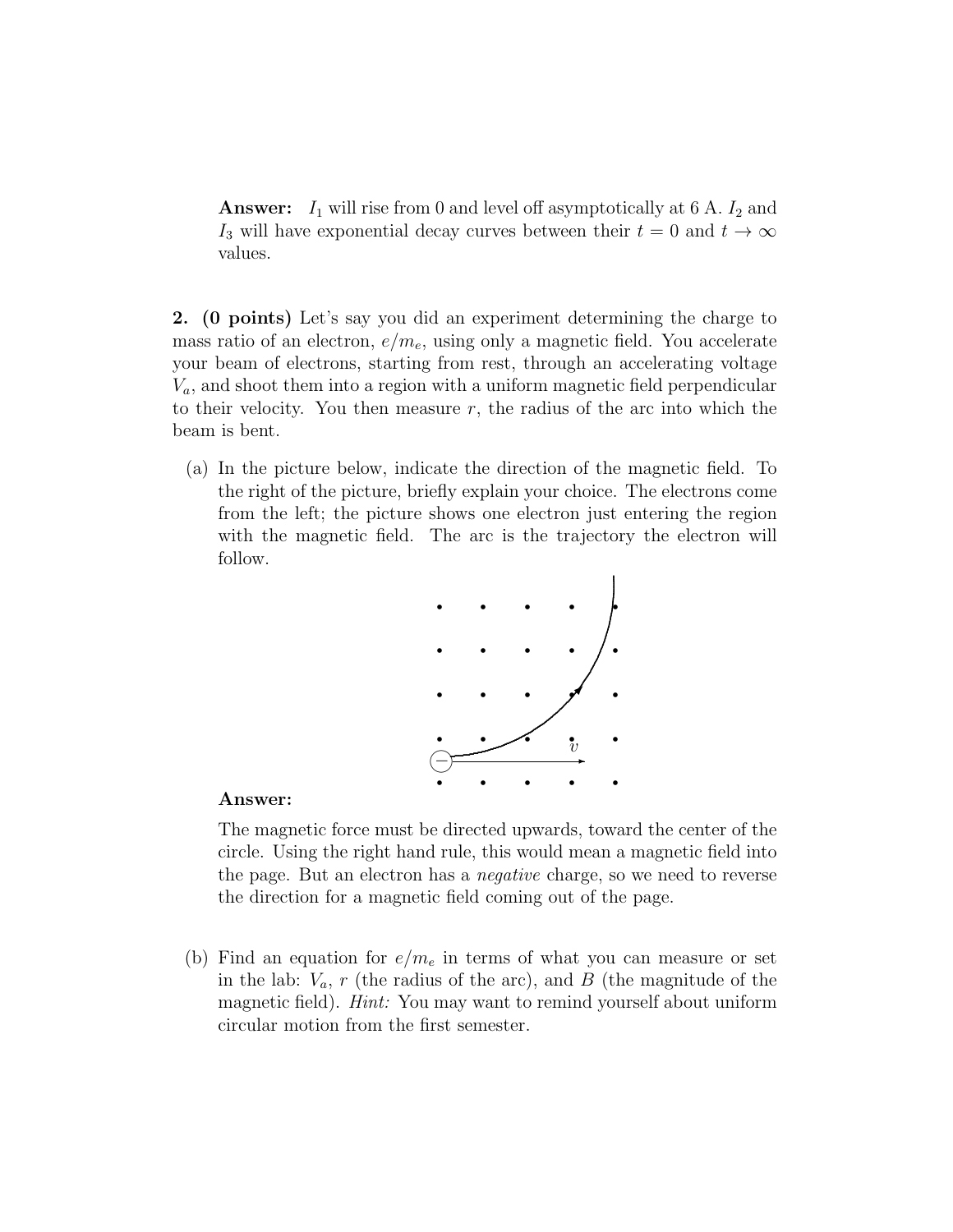Answer: The only significant force on the electron is the magnetic force. (Gravity is too weak.) Therefore the magnetic force supplies the centripetal force for moving in a circle:

$$
evB = \frac{mv^2}{r}
$$

We need the speed  $v$ , which we can get from energy conservation:

$$
\frac{1}{2}mv^2 = eV_a \qquad \Rightarrow \qquad v = \sqrt{\frac{2eV_a}{m}}
$$

Putting these two together,

$$
eB = \frac{m}{r} \sqrt{\frac{2eV_a}{m}} \qquad \Rightarrow \qquad \frac{e}{m} = \frac{2V_a}{B^2 r^2}
$$

**3.** (**0** points) You have an appliance that draws a large current I when in operation. This current creates a magnetic field in the next room, which we measure to be roughly uniform with magnitude  $B = kI$ , with a constant  $k = 0.027$  T/A. In the next room, you have another appliance, which we shall model as a simple circuit with resistance 14.0  $\Omega$ , which presents an area of  $A_{\perp} = 0.13$  m<sup>2</sup> perpendicular to the magnetic field, and an area of  $A_{\parallel} = 0.049$ m<sup>2</sup> parallel to the magnetic field.

Starting from  $I = 0$ , you switch your appliance on. The current rises at a constant rate for a time interval of 0.21 s, reaching a value of 18.0 A. After this interval, the current remains constant at 18.0 A.

Hint for the following: You might need to calculate the rate of change of the magnetic field. To do so, notice that k is a constant, so that  $\frac{d}{dt}B =$  $\frac{d}{dt}(kI) = k\frac{d}{dt}I.$ 

(a) Find the current induced in the circuit in the other room just before the current is switched on.

Answer: The current, and therefore the magnetic flux, is not changing before the appliance is switched on. Therefore no voltage is induced, and  $I_{induced} = 0$ .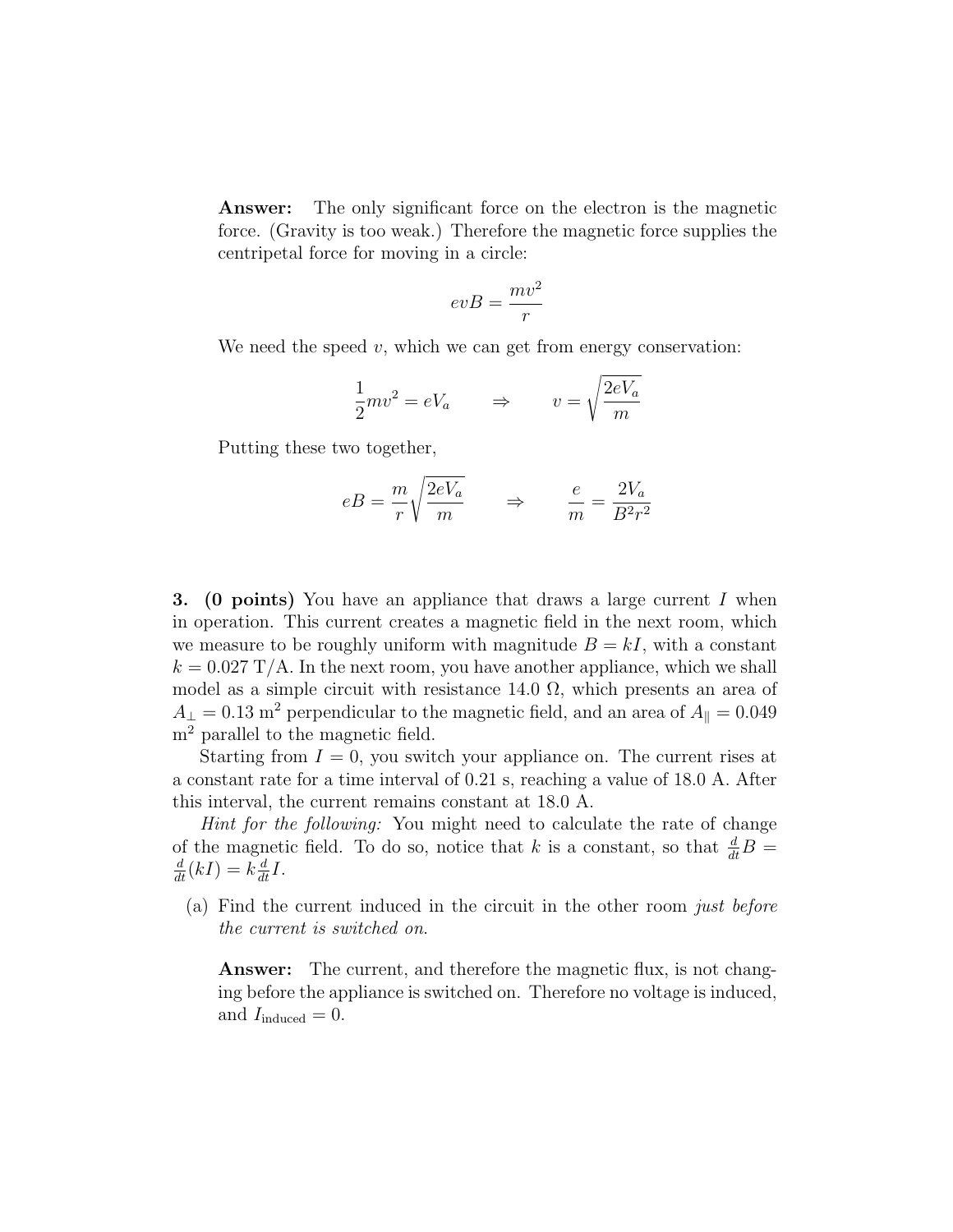(b) Find the current induced in the circuit in the other room during the 0.21 seconds in which the current is rising.

Answer: Since the current rises to 18 A from 0 in 0.21 s, the rate of change of current is  $\frac{d}{dt}I = (18 - 0)/0.21 = 85.7$  A/s. The induced voltage is

$$
V = \left| \frac{d\Phi}{dt} \right| = A_{\perp} \frac{dB}{dt} = A_{\perp} k \frac{dI}{dt} = 0.30 \text{ V}
$$

This induces a current of

$$
I_{\text{induced}} = \frac{V}{R} = 0.021 \text{ A}
$$

(c) Find the current induced in the circuit in the other room after the current reaches its constant 18.0 A value.

**Answer:** Once again, since the current is not changing,  $\Phi$  is not changing, so no current is induced.

(d) If your appliance worked on an AC rather than DC power supply, would you expect it to disrupt surrounding circuits differently before, during, and after you turn the power on? Explain.

**Answer:** While the appliance is on, an AC appliance will be creating a constantly changing  $\Phi$ , since the current it draws varies sinusoidally, and quite rapidly. Therefore an AC appliance disrupts nearby circuits continually while it is in operation, not just in the process of turning on.

4. (0 points) You have a proton and an antiproton at rest on Earth. They annihilate to produce a muon-antimuon pair:  $p + \bar{p} \rightarrow \mu^{-} + \mu^{+}$ . The muon heads toward the Moon,  $3.8 \times 10^8$  m away, and the antimuon is captured by a detector here on Earth. The typical lifetime of a muon is  $2.2 \times 10^{-6}$ s. Will the muon make it to the Moon to be captured by a detector there? A muon's mass is  $m_{\mu} = 1.9 \times 10^{-28}$  kg, or 110 MeV/c<sup>2</sup>. A proton's mass is